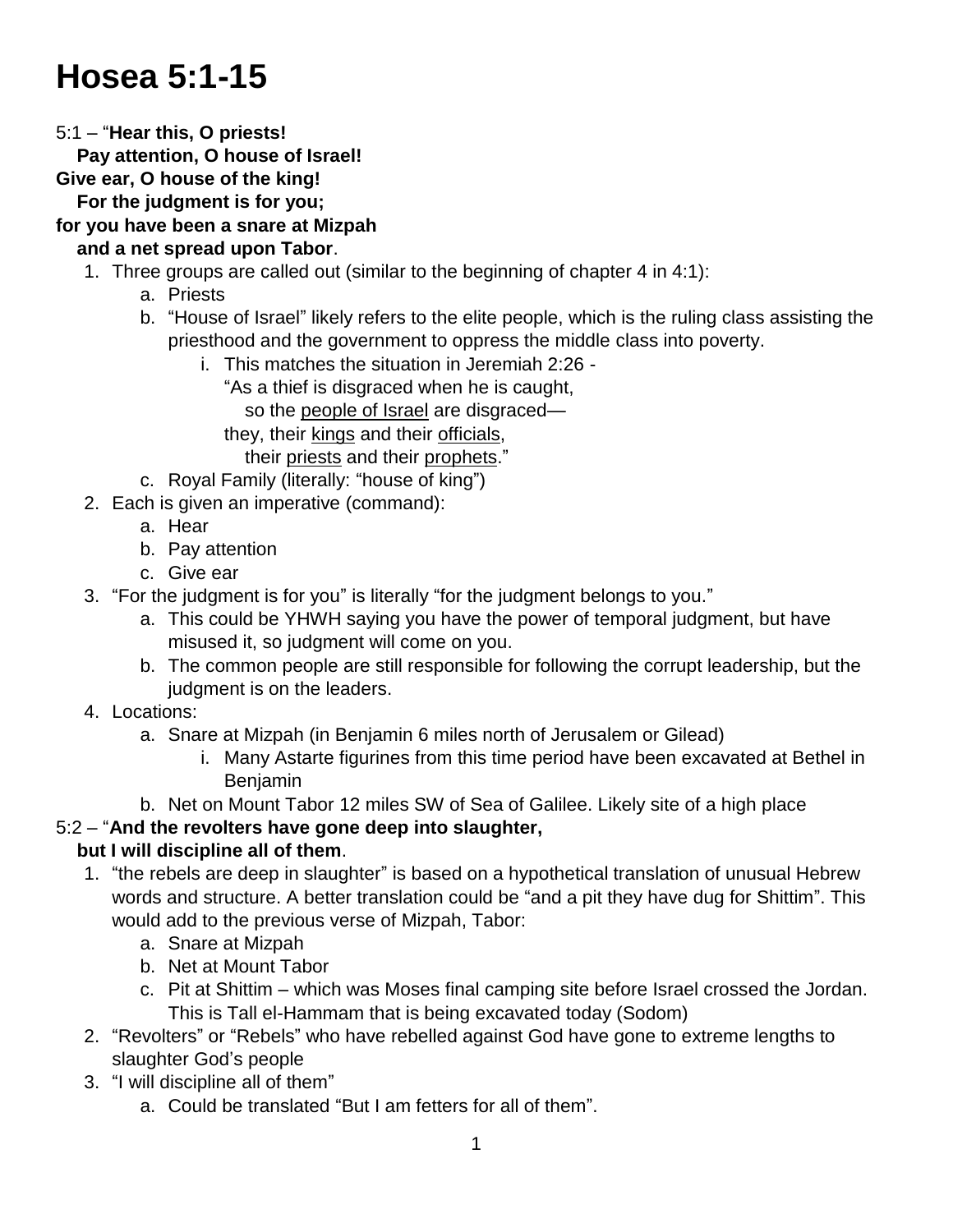- i. This would make sense with the imagery of snare, net and pit already used.
- ii. Fetters implies captivity, deportation
- b. Discipline is promised to the priests, the society and the royal family

# 5:3 – "**I know Ephraim,**

## **and Israel is not hidden from me;**

## **for now, O Ephraim, you have played the whore;**

# **Israel is defiled**.

- 1. YHWH "knows" Ephraim's (or, Israel's) sin…they "played the whore"
- 2. Israel's deeds are not hidden from YHWH…they have been defiled

# 5:4 – "**Their deeds do not permit them**

#### **to return to their God.**

# **For the spirit of whoredom is within them,**

#### **and they know not the Lord**.

- 1. "Deeds" reflect the heart. And, the heart or "spirit" is filled with "whoredom"
- 2. The Lord's Word, ways, character is not in their heart because "they know not the Lord."
- 3. Result: They cannot return to the Lord because their deeds which reflect the condition of the heart is not able to return or repent or to respond to the Lord

#### 5:5 – "**The pride of Israel testifies to his face;**

#### **Israel and Ephraim shall stumble in his guilt;**

#### **Judah also shall stumble with them**.

- 1. "The pride" was the idols and the false realities which:
	- a. Testify in front of them
	- b. Cause them to stumble:
		- i. Israel
		- ii. Ephraim
		- iii. Judah
	- c. This means the error of the leadership will be evident to all. Their "arrogance" in their error will be proven to be indeed a mistake.

#### 5:6 – "**With their flocks and herds they shall go**

# **to seek the Lord,**

#### **but they will not find him;**

#### **he has withdrawn from them**.

- 1. "with their flocks and herds" means Israel pursues the Lord as if he were a pagan deity seeking to be pleased.
	- a. YHWH is not served like idols or demons
	- b. The Lord wants worshippers to reflect his character
- 2. Israel will not find the Lord because:
	- a. They are seeking him as if he were a pagan deity. They do not know his ways.
	- b. YHWH has "withdrawn from them" and is no longer available for them

# 5:7 – "**They have dealt faithlessly with the Lord;**

# **for they have borne alien children.**

# **Now the new moon shall devour them with their fields**.

- 1. "unfaithful" *bagad* "to act treacherously or deceitfully" which is used to refer to an unfaithful wife.
- 2. "alien" or "illegitimate *zar* literally means "strange" children. This could refer to: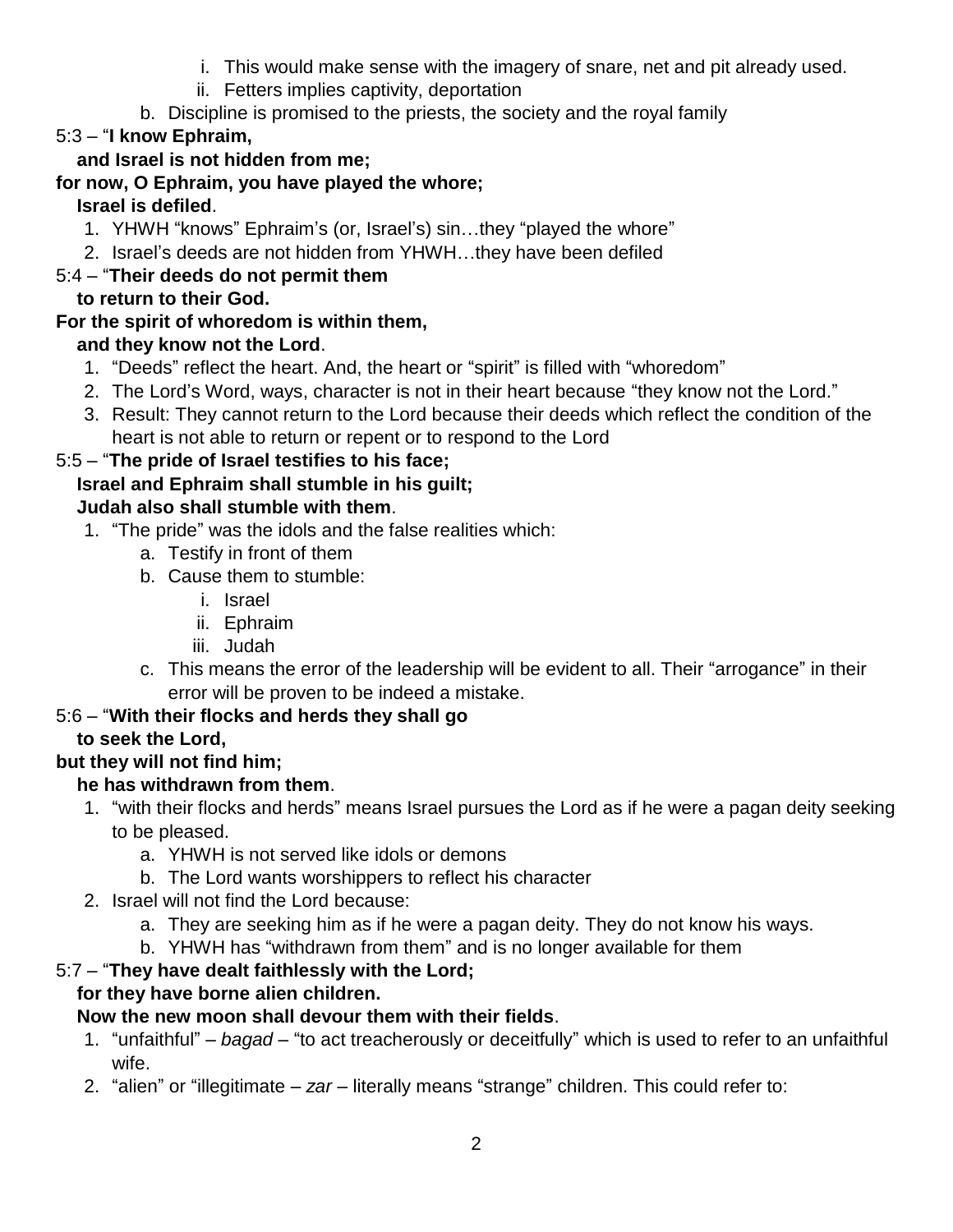- a. A generation of unbelievers who do not know the God of their fathers. These children were raised by their unbelieving parents.
- b. Child conceived during sexual fertility rites performed while worshipping idols
- 3. "New Moon" is the word "month" *hodes* which refers to the monthly sacrifices to the YHWH that had been paganized and were now meaningless rituals